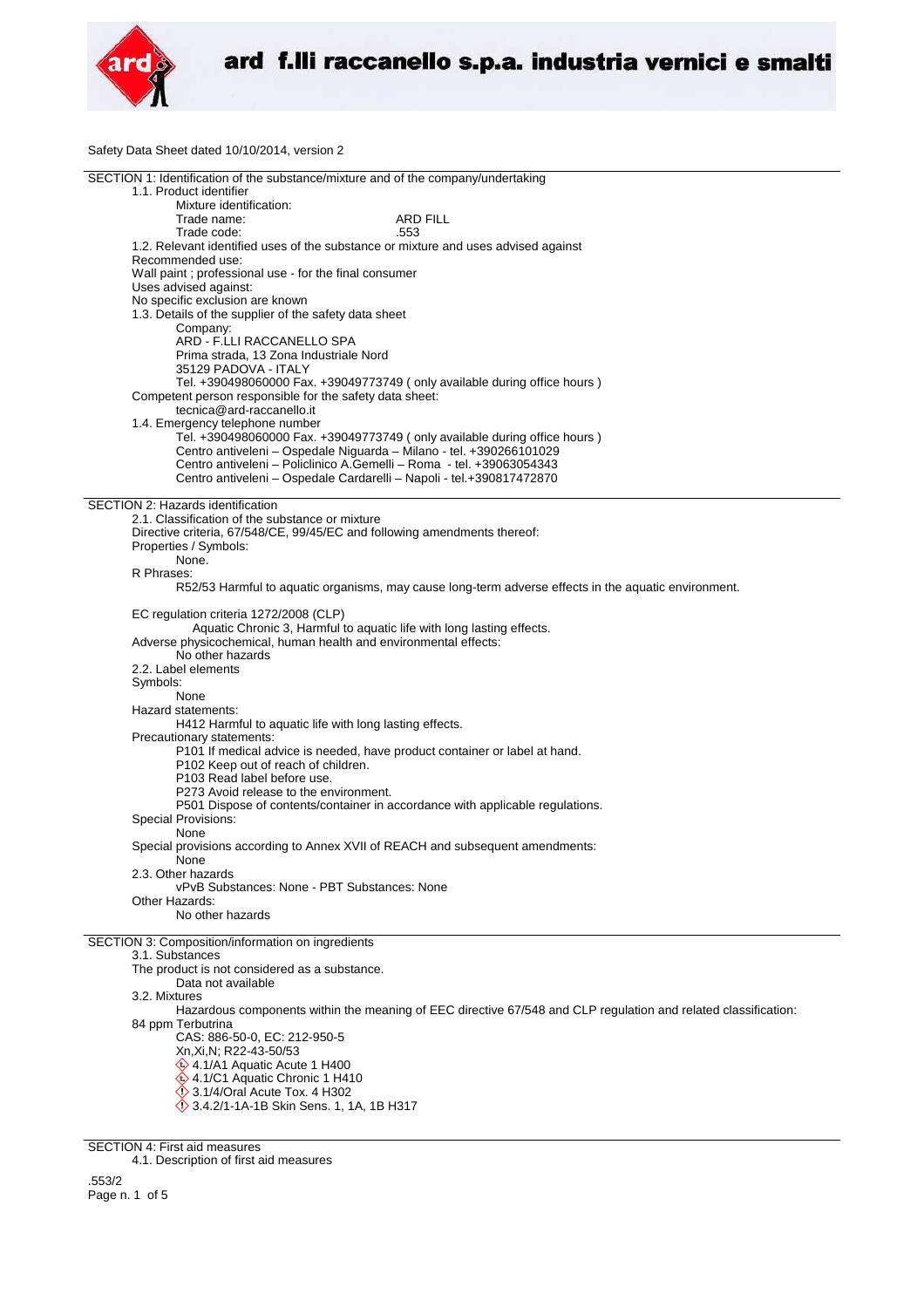In case of skin contact:

Wash with plenty of water and soap.

In case of eyes contact:

Rinse immediately with plenty of water and seek medical advice.

- In case of Ingestion:
- Do not under any circumstances induce vomiting. OBTAIN A MEDICAL EXAMINATION IMMEDIATELY. In case of Inhalation:

Remove casualty to fresh air and keep warm and at rest.

4.2. Most important symptoms and effects, both acute and delayed

No known symptoms to date.

- 4.3. Indication of any immediate medical attention and special treatment needed
	- Treatment:

Treat symptomatically.

# SECTION 5: Firefighting measures

| 5.1. Extinguishing media                                                                           |
|----------------------------------------------------------------------------------------------------|
| Suitable extinguishing media:                                                                      |
| Irrelevant, the product is not flammable.                                                          |
| Extinguishing media which must not be used for safety reasons:                                     |
| None in particular.                                                                                |
| 5.2. Special hazards arising from the substance or mixture                                         |
| May produce toxic fumes of carbon monoxide if burning.                                             |
| Do not inhale explosion and combustion gases.                                                      |
| 5.3. Advice for firefighters                                                                       |
| Use suitable breathing apparatus.                                                                  |
| Collect contaminated fire extinguishing water separately. This must not be discharged into drains. |
| Move undamaged containers from immediate hazard area if it can be done safely.                     |
| <b>SECTION 6: Accidental release measures</b>                                                      |
| 6.1. Personal precautions, protective equipment and emergency procedures                           |
| Wear personal protection equipment.                                                                |
| Remove persons to safety.                                                                          |
| See protective measures under point 7 and 8.                                                       |
| 6.2. Environmental precautions                                                                     |
| Do not allow to enter into soil/subsoil. Do not allow to enter into surface water or drains.       |

Retain contaminated washing water and dispose it.

- In case of gas escape or of entry into waterways, soil or drains, inform the responsible authorities.
- 6.3. Methods and material for containment and cleaning up
	- Suitable material for taking up: absorbing material, organic, sand. Wash with plenty of water.
- 6.4. Reference to other sections
- See also section 8 and 13

#### SECTION 7: Handling and storage

7.1. Precautions for safe handling

- Avoid contact with skin and eyes, inhalation of vapours and mists.
- Don't use empty container before they have been cleaned.
- Contamined clothing should be changed before entering eating areas.
	- Do not eat or drink while working.
- See also section 8 for recommended protective equipment.

7.2. Conditions for safe storage, including any incompatibilities

Keep away from food, drink and feed.

- Incompatible materials:
- None in particular.
- Instructions as regards storage premises:
- Adequately ventilated premises.
- 
- 7.3. Specific end use(s)
	- None in particular

# SECTION 8: Exposure controls/personal protection

8.1. Control parameters

- Exposure limit(s):
- There are not occupational exposure limits in accordance to the EU legislation
- DNEL Values:
- Data not available
- PNEC Values:
- Data not available
- 8.2. Exposure controls
- Eye/ face protection:
- 
- Not needed for normal use. Anyway, operate according good working practices. Skin protection
- 
- a) protection for hands: One-time gloves.
- b) other:

No special precaution must be adopted for normal use.

- Respiratory protection: Not needed for normal use.
- Thermal Hazards:

.553/2 Page n. 2 of 5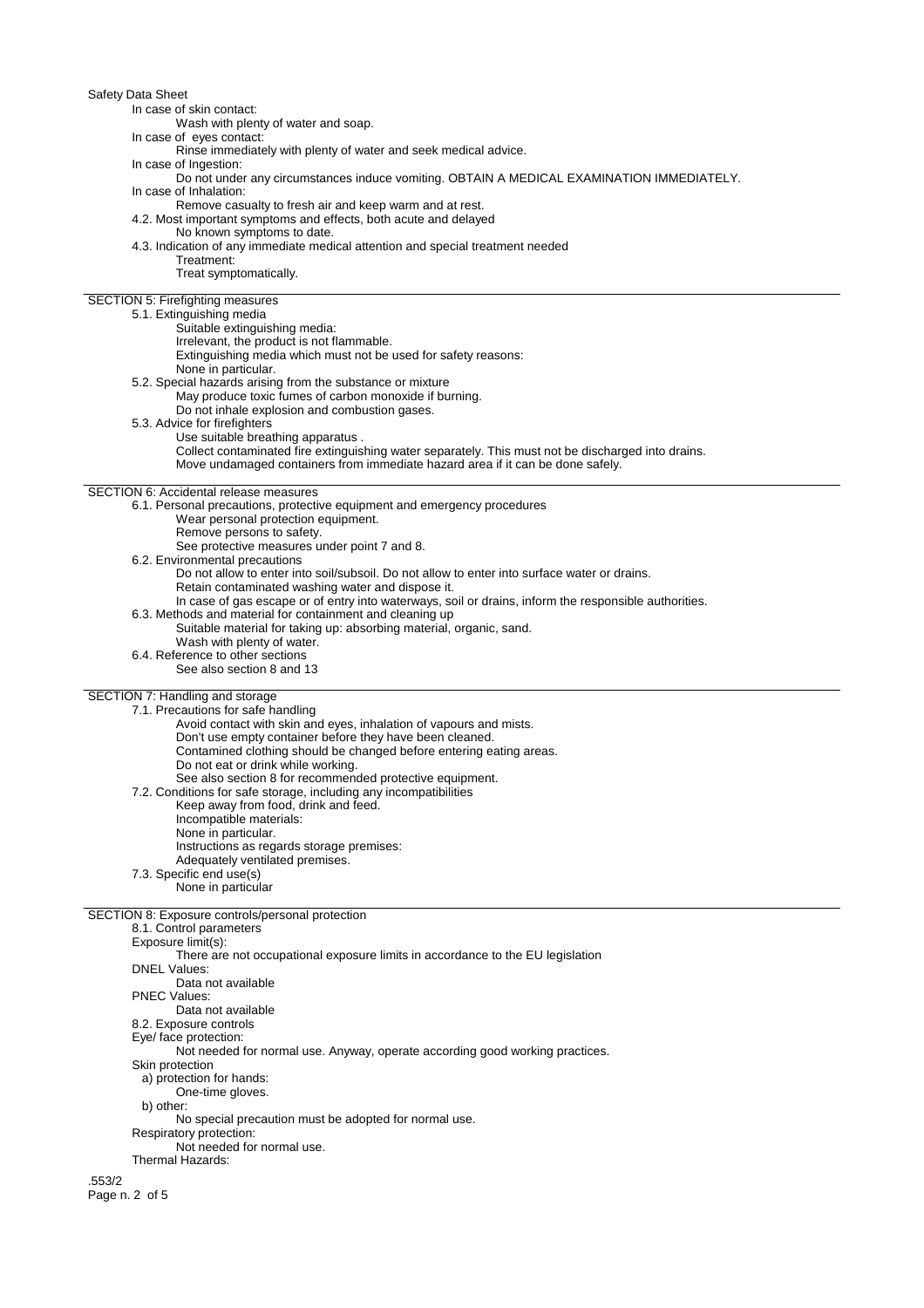None

Environmental exposure controls: None

| SECTION 9: Physical and chemical properties                               |                                                                                                                           |
|---------------------------------------------------------------------------|---------------------------------------------------------------------------------------------------------------------------|
| 9.1. Information on basic physical and chemical properties                |                                                                                                                           |
| Appearance and colour:                                                    | Fluid dispersion various colors                                                                                           |
| Odour:                                                                    | Characteristic: slightly acrid                                                                                            |
| Odour threshold:                                                          | Data not available                                                                                                        |
| pH:                                                                       | 9.0                                                                                                                       |
| Melting point / freezing point:                                           | Data not available                                                                                                        |
| Initial boiling point and boiling range:                                  | Data not available                                                                                                        |
| Solid/gas flammability:                                                   | Data not available                                                                                                        |
| Upper/lower flammability or explosive limits:                             | Data not available                                                                                                        |
| Vapour density:                                                           | Data not available                                                                                                        |
| Flash point:                                                              | Not flammable                                                                                                             |
| Evaporation rate:                                                         | Data not available                                                                                                        |
| Vapour pressure:                                                          | Data not available                                                                                                        |
| Relative density:                                                         | 1490 - 1650 g/l a 20°C                                                                                                    |
| Solubility in water:                                                      | Miscible                                                                                                                  |
| Solubility in oil:                                                        | Insoluble                                                                                                                 |
| Partition coefficient (n-octanol/water):                                  | Data not available                                                                                                        |
| Auto-ignition temperature:                                                | Data not available                                                                                                        |
| Decomposition temperature:                                                | Data not available                                                                                                        |
| Viscosity:                                                                | 25000 - 33000 cP 20°C                                                                                                     |
|                                                                           |                                                                                                                           |
| Explosive properties:                                                     | Data not available                                                                                                        |
| Oxidizing properties:                                                     | Data not available                                                                                                        |
| 9.2. Other information                                                    |                                                                                                                           |
| Miscibility:                                                              | Data not available                                                                                                        |
| Fat Solubility:                                                           | Data not available                                                                                                        |
| Conductivity:                                                             | Data not available                                                                                                        |
| Substance Groups relevant properties: Data not available                  |                                                                                                                           |
| Note: The data herein refer to QC when the product was put on the market. |                                                                                                                           |
| SECTION 10: Stability and reactivity                                      |                                                                                                                           |
| 10.1. Reactivity                                                          |                                                                                                                           |
| Stable under normal conditions                                            |                                                                                                                           |
| 10.2. Chemical stability                                                  |                                                                                                                           |
| Stable under normal conditions                                            |                                                                                                                           |
| 10.3. Possibility of hazardous reactions                                  |                                                                                                                           |
| None                                                                      |                                                                                                                           |
| 10.4. Conditions to avoid                                                 |                                                                                                                           |
|                                                                           |                                                                                                                           |
| Stable under normal conditions.                                           |                                                                                                                           |
| 10.5. Incompatible materials                                              |                                                                                                                           |
| None in particular.                                                       |                                                                                                                           |
| 10.6. Hazardous decomposition products<br>None.                           |                                                                                                                           |
|                                                                           |                                                                                                                           |
| SECTION 11: Toxicological information                                     |                                                                                                                           |
| 11.1. Information on toxicological effects                                |                                                                                                                           |
| Toxicological information of the mixture:                                 |                                                                                                                           |
| Data not available                                                        |                                                                                                                           |
| Toxicological information of the main substances found in the mixture:    |                                                                                                                           |
| Data not available                                                        |                                                                                                                           |
|                                                                           | If not differently specified, the information required in Regulation 453/2010/EC listed below must be considered as N.A.: |
| a) acute toxicity;                                                        |                                                                                                                           |
| b) skin corrosion/irritation;                                             |                                                                                                                           |
| c) serious eye damage/irritation;                                         |                                                                                                                           |
| d) respiratory or skin sensitisation;                                     |                                                                                                                           |
| e) germ cell mutagenicity;                                                |                                                                                                                           |
| f) carcinogenicity;                                                       |                                                                                                                           |
| g) reproductive toxicity;                                                 |                                                                                                                           |
| h) STOT-single exposure;                                                  |                                                                                                                           |
|                                                                           |                                                                                                                           |
| i) STOT-repeated exposure;                                                |                                                                                                                           |
| j) aspiration hazard.                                                     |                                                                                                                           |
| SECTION 12: Ecological information                                        |                                                                                                                           |
| 12.1. Toxicity                                                            |                                                                                                                           |
|                                                                           | Adopt good working practices, so that the product is not released into the environment.                                   |
|                                                                           | Harmful to aquatic organisms, may cause long-term adverse effects in the aquatic environment.                             |
| Terbutrina - CAS: 886-50-0                                                |                                                                                                                           |
| a) Aquatic acute toxicity:                                                |                                                                                                                           |
|                                                                           | Endpoint: EC50 - Species: Algae = 0.0067 mg/L - Duration h: 48 - Notes: OECD 201, Scenedesmus subspicatus                 |
| 12.2. Persistence and degradability                                       |                                                                                                                           |
| Data not available                                                        |                                                                                                                           |
| 12.3. Bioaccumulative potential                                           |                                                                                                                           |
| Terbutrina - CAS: 886-50-0                                                |                                                                                                                           |
|                                                                           | Bioaccumulation: Not bioaccumulative - Test: log Kow 3.2 - Duration: Data not available - Notes: Data not                 |
|                                                                           |                                                                                                                           |
| .553/2                                                                    |                                                                                                                           |
| Page n. 3 of 5                                                            |                                                                                                                           |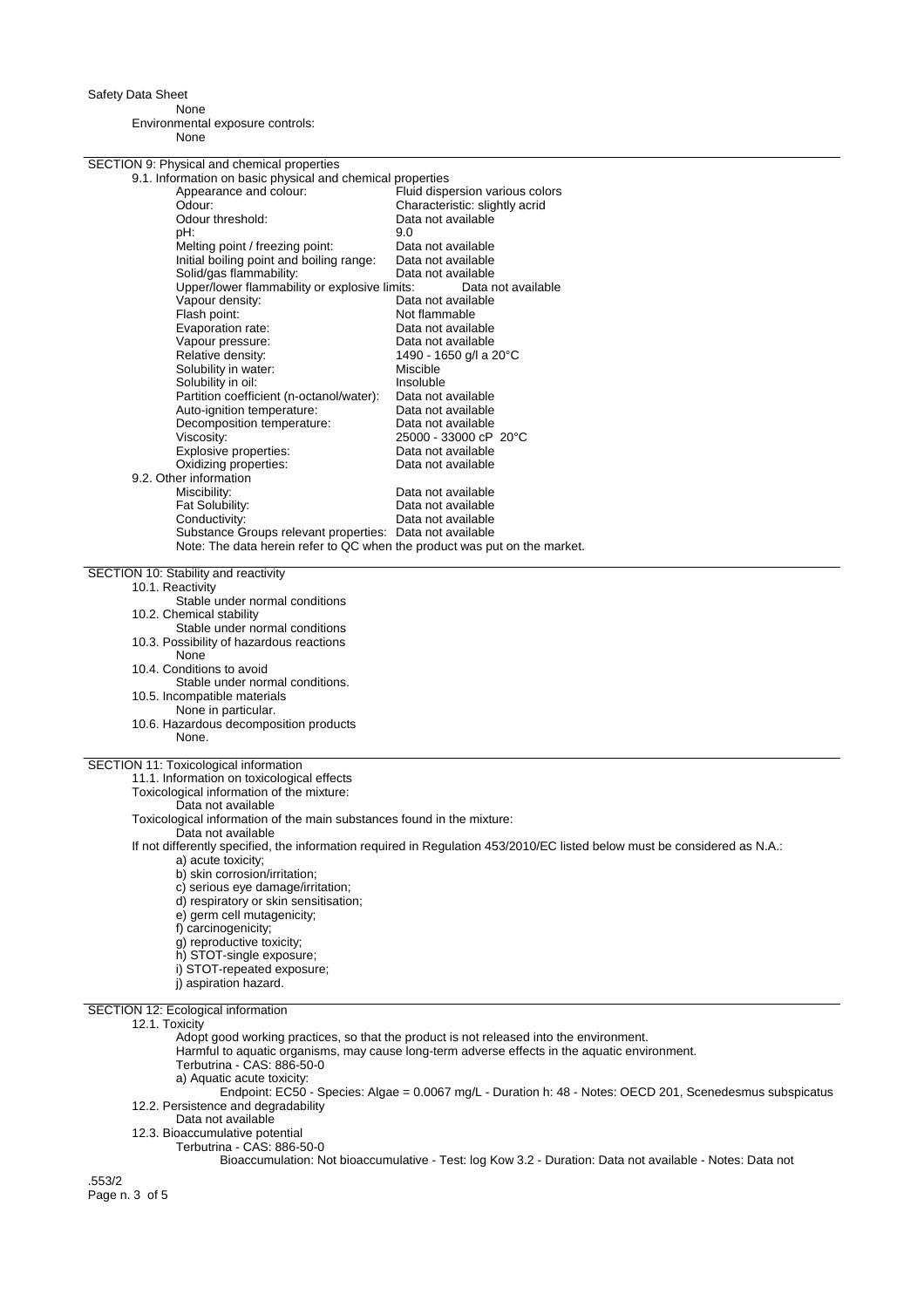- available
- 12.4. Mobility in soil
	- Data not available
- 12.5. Results of PBT and vPvB assessment
- vPvB Substances: None PBT Substances: None
- 12.6. Other adverse effects
	- None

SECTION 13: Disposal considerations 13.1. Waste treatment methods

- Recover if possible. In so doing, comply with the local and national regulations currently in force. Waste should not be disposed of by release to sewers.
	- Contaminated packaging thinners and cleaning diluents must be landfilled.
- SECTION 14: Transport information

## 14.1. UN number

- Not classified as dangerous in the meaning of transport regulations.
- 14.2. UN proper shipping name
- Data not available
- 14.3. Transport hazard class(es)
- Data not available
- 14.4. Packing group
- Data not available 14.5. Environmental hazards
- Data not available
- 14.6. Special precautions for user
	- Data not available
- 14.7. Transport in bulk according to Annex II of MARPOL73/78 and the IBC Code Data not available
- SECTION 15: Regulatory information

15.1. Safety, health and environmental regulations/legislation specific for the substance or mixture Dir. 67/548/EEC (Classification, packaging and labelling of dangerous substances). Dir. 99/45/EEC (Classification, packaging and labelling of dangerous preparations). DIR.2004/42/CE. Subcategory c Type BA limit COV 40 g/l. Contained in product < 40 g/l. Regulation (EU) No 528/2012 and subsequent amendments. This product contains biocides with algaecide and fungicide properties. Active ingredients: Zinc pyrithione 2-ottil-2H-isotiazol-3-one Terbutryn Dir. 98/24/EC (Risks related to chemical agents at work). Directive 2000/39/CE (Occupational exposure limit values) and subsequent modifications: 2004/37/CE, 2006/15/CE and 2009/161/UE. Dir. 2006/8/EC Regulation (EC) n. 1907/2006 (REACH) Regulation (EC) n. 1272/2008 (CLP) Regulation (EC) n. 790/2009 (ATP 1 CLP) and (EU) n. 758/2013 Regulation (EU) n. 453/2010 (Annex I) Regulation (EU) n. 286/2011 (ATP 2 CLP) Regulation (EU) n. 618/2012 (ATP 3 CLP) Restrictions related to the product or the substances contained according to Annex XVII Regulation (EC) 1907/2006 (REACH) and subsequent modifications: None Where applicable, refer to the following regulatory provisions : Directive 2003/105/CE ('Activities linked to risks of serious accidents') and subsequent amendments. Regulation (EC) nr 648/2004 (detergents). 1999/13/EC (VOC directive)

15.2. Chemical safety assessment No

#### SECTION 16: Other information

Full text of phrases referred to in Section 3: R22 Harmful if swallowed. R43 May cause sensitization by skin contact. R50/53 Very toxic to aquatic organisms, may cause long-term adverse effects in the aquatic environment. H400 Very toxic to aquatic life. H410 Very toxic to aquatic life with long lasting effects.

- H302 Harmful if swallowed.
- H317 May cause an allergic skin reaction.

Paragraphs modified from the previous revision:

SECTION 1: Identification of the substance/mixture and of the company/undertaking

- SECTION 2: Hazards identification
- SECTION 3: Composition/information on ingredients
- SECTION 8: Exposure controls/personal protection

.553/2 Page n. 4 of 5